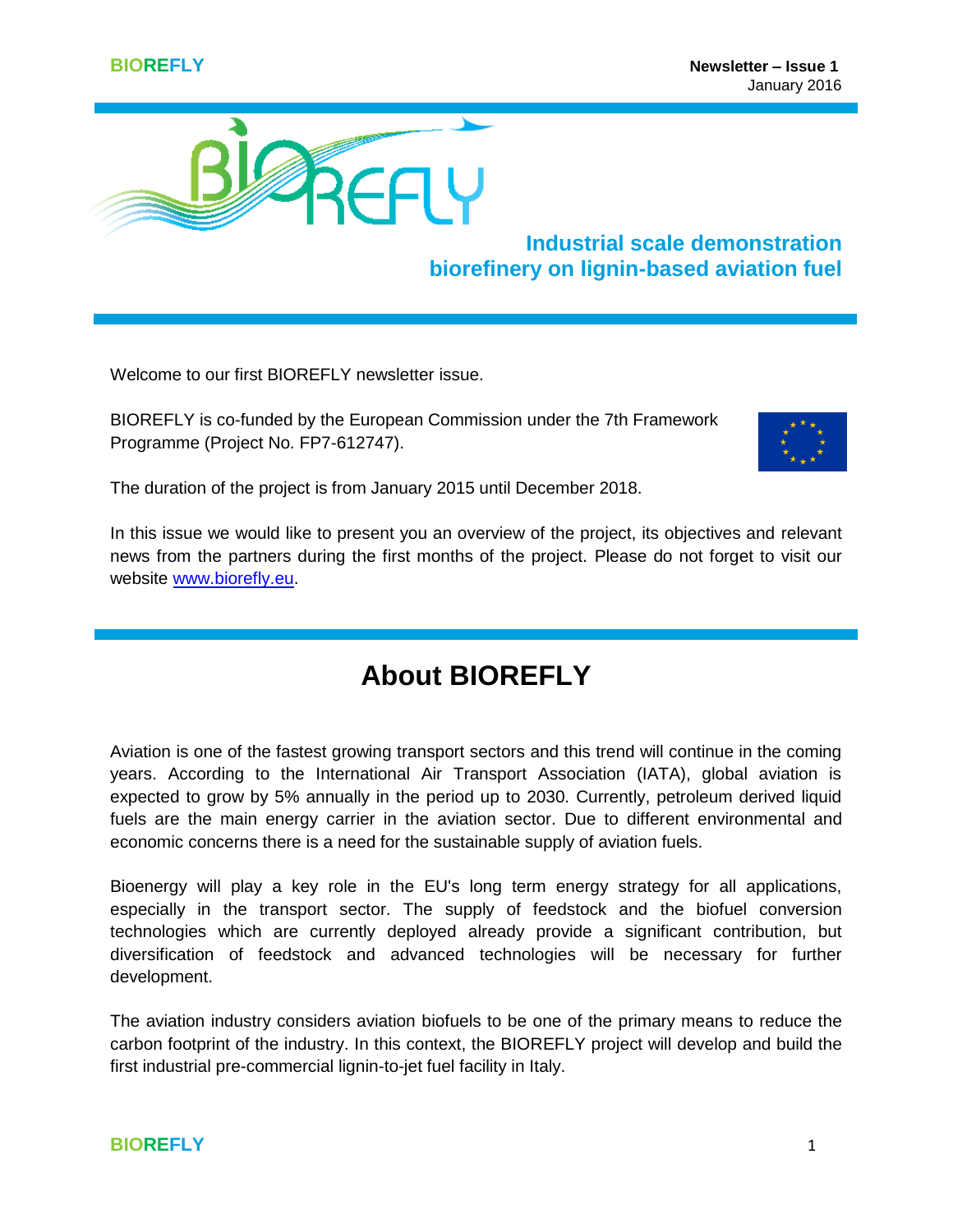The combined production of a high annual volume of cellulosic ethanol and lignin-based jet fuel through sustainable and innovative technologies will be the first step towards biofuel commercialisation and market deployment.

The overall goal of the BIOREFLY project is to develop technologies allowing an increased and more economical utilization of selected renewable lignocellulosic raw materials for the production of second generation biofuel for aviation. The sustainable supply chain will be demonstrated, environmental and socio-economic impacts will be assessed and results gathered from tests in engines and demonstration flights will be disseminated to relevant stakeholders.

For further information please contact the project coordinator or visit our website [www.biorefly.eu](http://www.biorefly.eu/)

#### **Project coordinator**

**Biochemtex Italia S.p.A**  Silvia Redaelli Tel. +39 0131 882811 [silvia.redaelli@gruppomg.com](mailto:silvia.redaelli@gruppomg.com) *[www.biochemtex.com](http://www.biochemtex.com/)*

**bio**chemtex

**Project partners**





**ETH** zürich

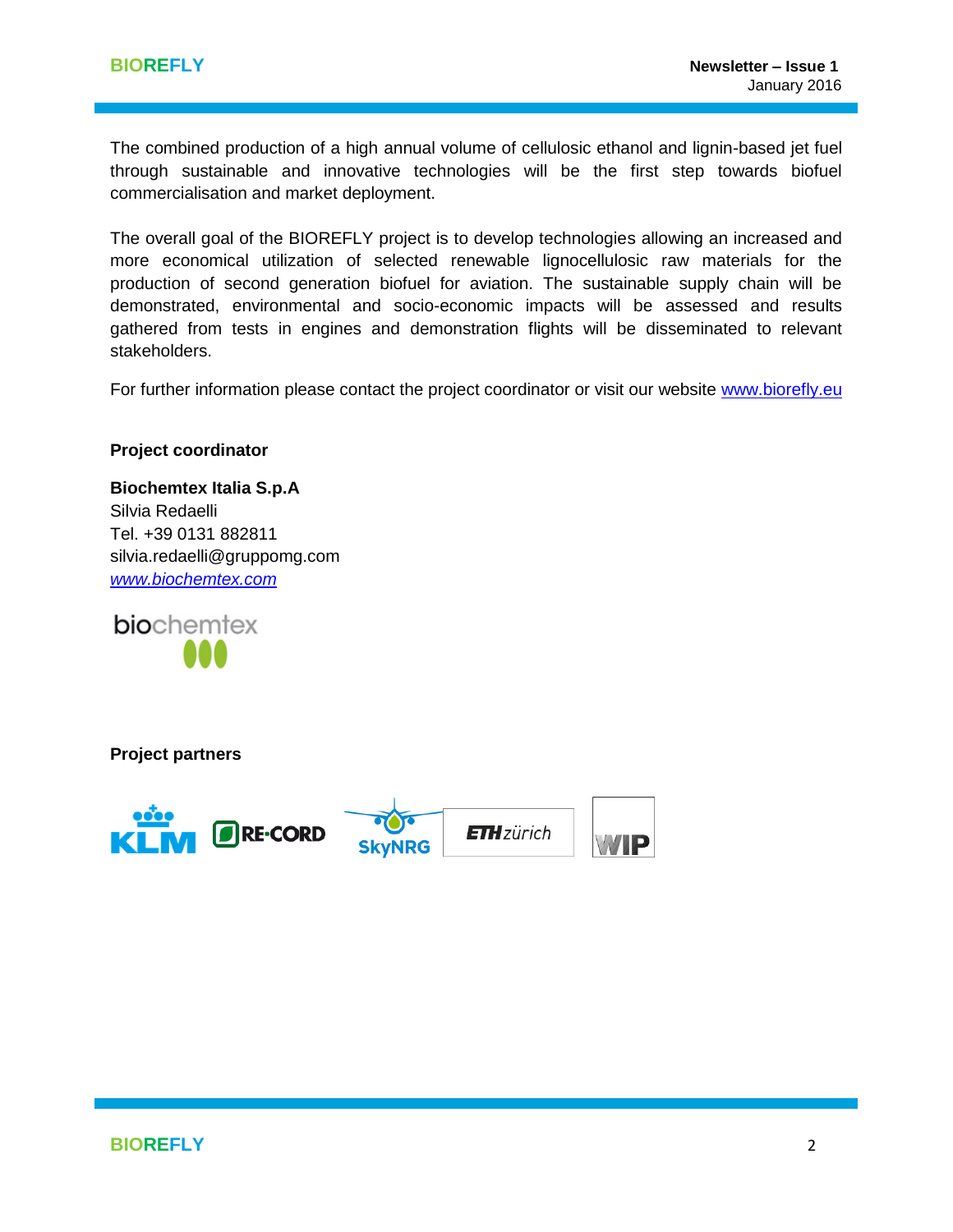## **Research and Innovation**

Lignocellulosic-to-jet fuel production at large-scale has not been proven yet to be economically feasible, although significant potential exists. Second generation biofuels technology has been carried out in the recent years, mainly for bioethanol, starting from laboratory and pilot scale, until recent development of Commercial units. Research goals of the BIOREFLY project are linked to the construction and operation of a pilot plant based on second generation technology. BIOREFLY will carry out the following research activities:

- Demonstrate and validate the key process units at pre-commercial scale
- Incorporate all component designs into an integrated and techno-economic sustainable process package
- Confirm the economic viability of the process design
- Ensure that environmental, safety, health and security requirements are fully incorporated into project design and execution can be implemented for plant construction in different locations worldwide

The **BIOREFLY** project will focus on demonstrating the **thermo-chemical conversion of lignin to jet fuel** in an integrated **industrial demo scale plant**, including innovative, tailor made and cost-effective downstream processes.

## **Production Plant**

The goal of the **BIOREFLY** project is the **construction of a 2,000 ton/y bio jet fuel plant**. It will use lignin cake obtained from the conversion of both dedicated energy crops and agro residues in the second generation bioethanol production biorefinery in Italy. Even if the plant will have a quite small size compared to big commercial plants, it will be a prove of concept for the next scale-up to a full commercial scale.



The BIOREFLY plant will produce a fuel that respects Jet A/Jet A-1 specifications. This biofuel will serve for testing in turbines, aircraft engines and demonstration flights.

The main steps of plant engineering are to determine necessary design criteria for the plant (process parameters, equipment dimensioning, heat loss and heat recovery, water cycles etc.),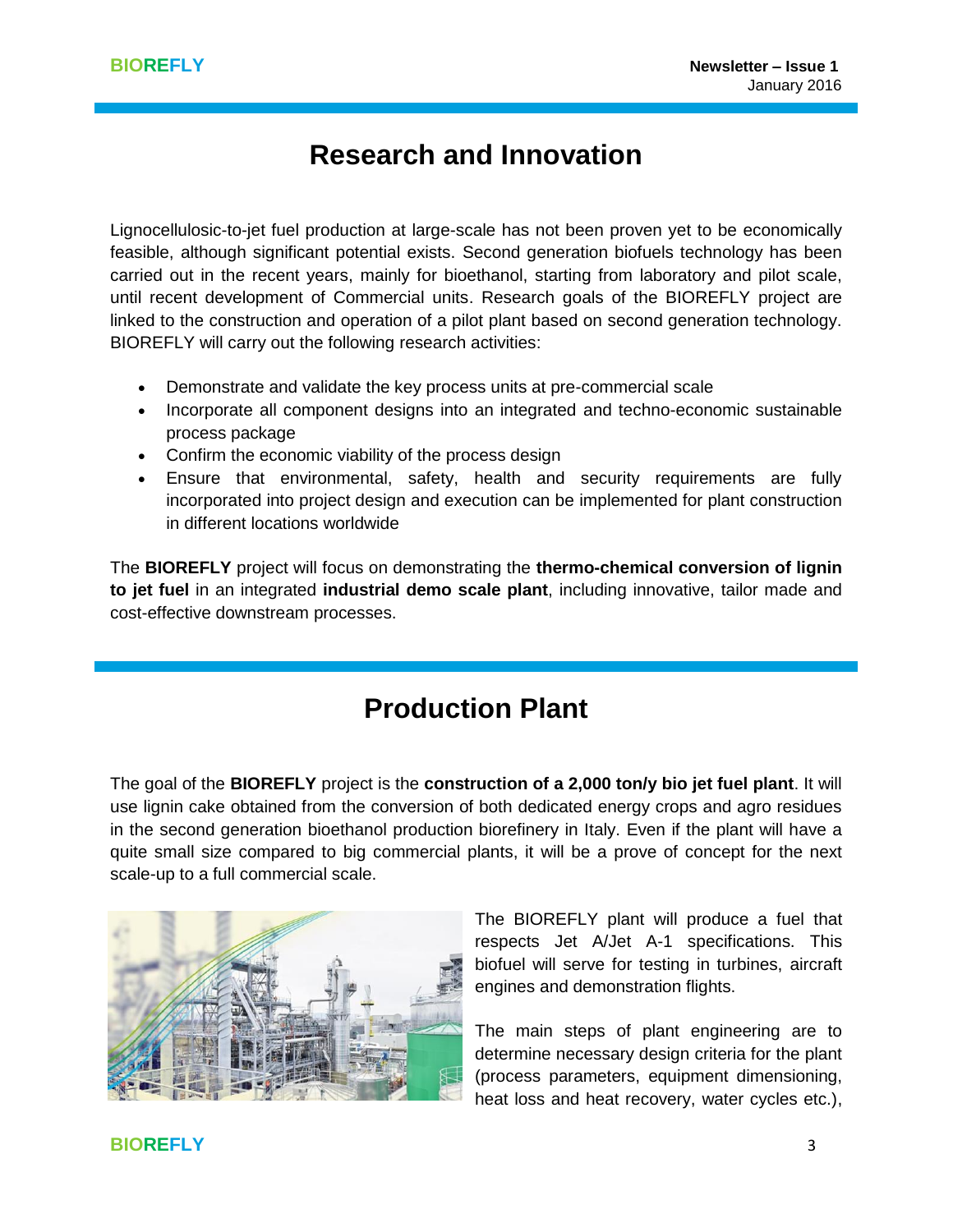and identify characteristics of the lignin co-product obtained from the second generation Biochemtex-PROESA® technology in order to establish the overall design of the conversion reactors.

In the BIOREFLY project, design modifications will be evaluated and adopted in the engineering phase, in order to minimize the scale-up risk and reach a shorter time-to-market for the technology. A sustainable approach for the selection of conversion technologies is novel and innovative process that can be performed with equipment used in established industrial processes.

## **The BIOREFLY technology**

The core phase of the BIOREFLY technology was wholly developed during 2015. In this first step the lignin feedstock is depolymerized in order to produce an oil rich in phenolic compounds, precursor of the final product of BIOREFLY: bio jet-fuels (**Figure 1**).



**Figure 1 – BIOREFLY I phase**

The lignin-rich material used as feedstock for the BIOREFLY plant is a co-product obtained from the Biochemtex-PROESA® technology for the production of a second generation bio-ethanol (**Figure 2**).



**Figure 2 – Biorefinery concept**

An extensive analytical work was carried out in order to characterise both the feedstock and the product of the first BIOREFLY phase.

The lignin-rich material is characterised by having around 65% moisture content, 55-60%w/w Klason lignin, 30-35%w/w residual carbohydrates (C5-C6 residual sugars) and 5-15%w/w ashes. An added value of this lignin is to be sulfur free due to the Biochemtex-PROESA® technology, meaning that it is a clean feedstock.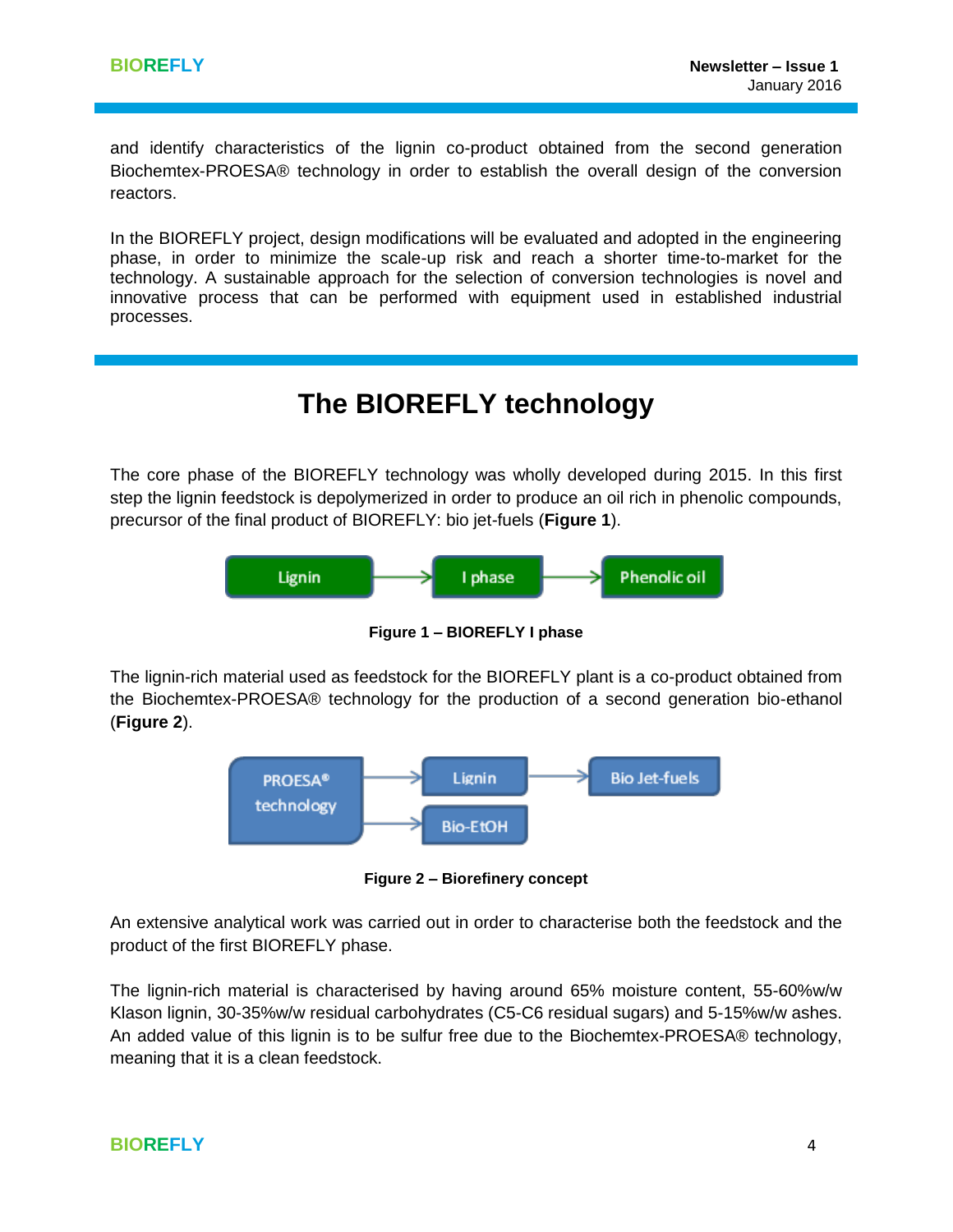The produced phenolic oil (**Figure 3**) is rich in aromatic compounds that can be around 20%

monomers such as guaiacol and syringol, 20-40% dimers and trimers and the remaining part heavies. The light part of the oil has a density around 980  $kg/m<sup>3</sup>$ .

From the engineering point of view the Heat&Mass balance of the entire process at pilot scale has been scaled-up towards the demo scale. The preliminary PFDs of the demo plant have been completed as well as a preliminary total budget for the purchasing of all the necessary equipment asking several quotations to various vendors.



**Figure 3 – Phenolic oil sample**

## **Modelling activities**

The complex composition of the phenolic oil introduces some challenges for an exhaustive modelling of the process. Indeed, because of the abundance of species in the raw mixture, it is extremely difficult to describe the time evolution of the concentration of each involved compound from a computational point of view. Moreover, experimental data also offer only some useful insights about system composition (such as aromatic content, oxygen content, etc.) but do not provide a detailed overview about each single species.

In this framework, the development of a proper modelling strategy becomes an inescapable necessity; therefore, a "lumped" kinetic scheme is here proposed.

The first step for the development of this effective reaction kinetics is the identification of some representative model compounds (both reactants and products), which can provide a reasonable description of the oil composition by catching the chemical characteristics of the mixture (such as oxygen and aromatic content) (Zakzeski *et al.*, The Catalytic Valorization of Lignin for the Production of Renewable Chemicals, *Chem. Rev.*, 2010, 110, 3552–3596).

The second phase is the choice of the most relevant kinetic pathways which drive the changes in oil composition, according to process conditions (Jongerius *et al.*, CoMo sulfide-catalyzed hydrodeoxygenation of lignin model compounds: An extended reaction network for the conversion of monomeric and dimeric substrates, *J. Catal*., 2012, 285, 315–323; Parsell *et al.*, Cleavage and hydrodeoxygenation (HDO) of C-O bonds relevant to lignin conversion using Pd/Zn synergistic catalysis, *Chem. Sci.*, 2013, 4, 806–813).

Finally, in the third step, the needed kinetic constants are estimated through fitting properly designed experimental data.

The reason why this scheme has been defined as "lumped" is twofold. *In primis*, the system is described through few model compounds, which merge the chemistry of the oil. *In secundis*, the chosen reaction pathways do not consider the formation of intermediate species between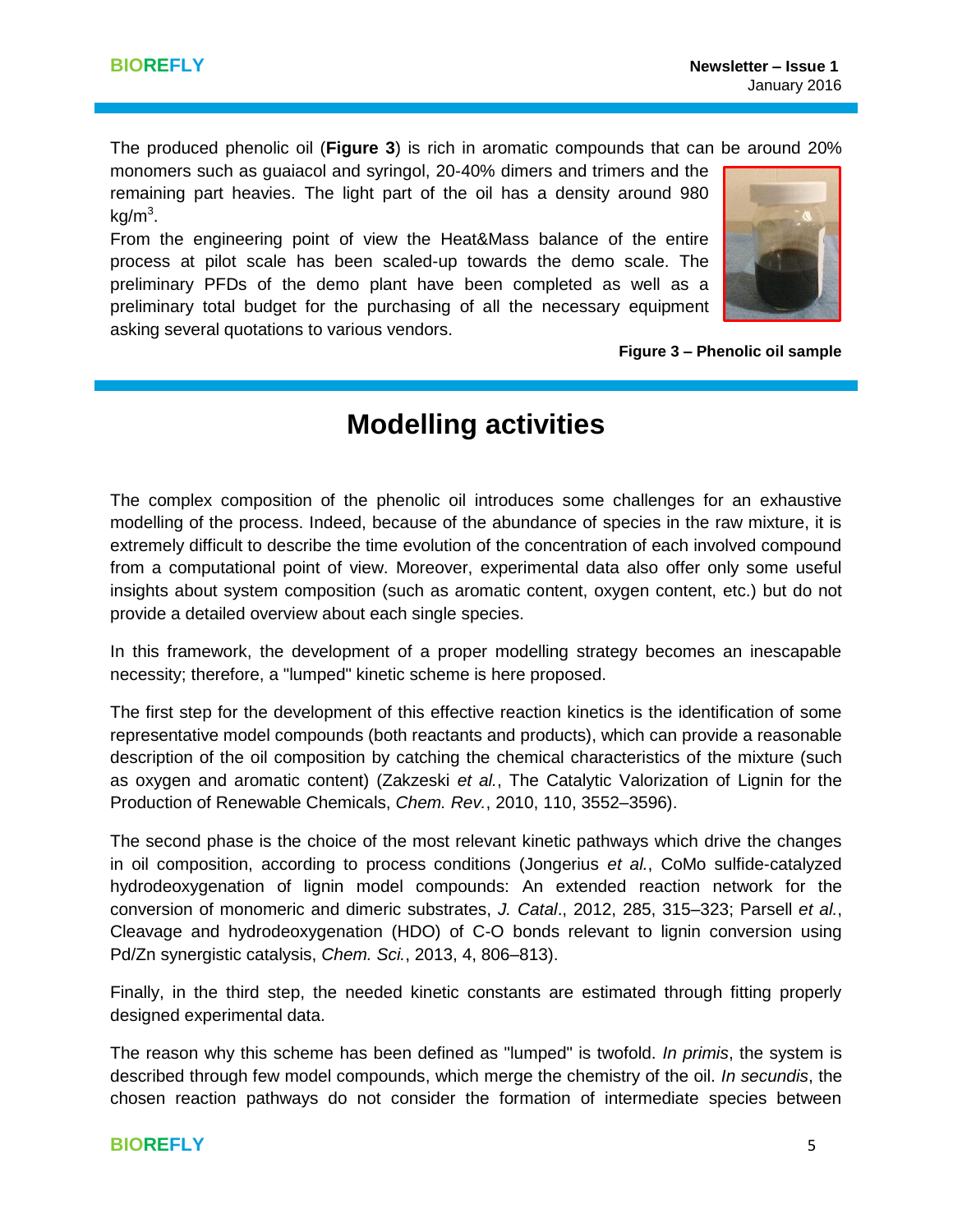reactants and products, *i.e.* they do not account for each elementary step in the reaction kinetics.

Such a proposed "lumped" scheme thus represents a reasonable compromise between simplicity (thanks to the introduction of model compounds) and description accuracy, since with a careful choice of model compounds and chemical reaction it is possible to quantitatively follow the changes in composition during the hydro-deoxygenation process.

The "lumped" kinetic scheme is included in a mathematical model based on first principles, *i.e.* based on fundamental mass and energy conservation equations.

## **The environmental assessment**

The environmental assessment of the second generation jet fuel is an inherent duty within the project. The first step of the assessment phase includes the goal and scope definition.

The following activities have started:

- definition of the objectives for the study
- definition in the accuracy of the study
- definition in scope questions
- establishment of system boundaries

(e.g. the production and/or treatment processes included or not in the study, and/or the fossil-based comparator and the impacts associated to it).

The environmental assessment will be carried out through the LCA methodology, but several considerations may be completed implementing the EIA methodology.

Based on the ISO standards, the goal of the LCA states the expected benefits in terms of an environmental impact reduction through the adoption of second generation jet fuel instead of fossil fuels. Hence, in order to get a complete structure, the two different LCA approaches will be implemented: the ISO 14040 and the RED (EU Renewable Energy Directive) methods.

The obtained results from these two different approaches cannot be compared, but will be able to support different points of view, the ISO-LCA results will be applicable for a full picture of the environmental implications, while the RED methodology will allow the evaluations required by the EU market.

Likewise a first cut-off system has been implemented as it is shown in **Figure 4**.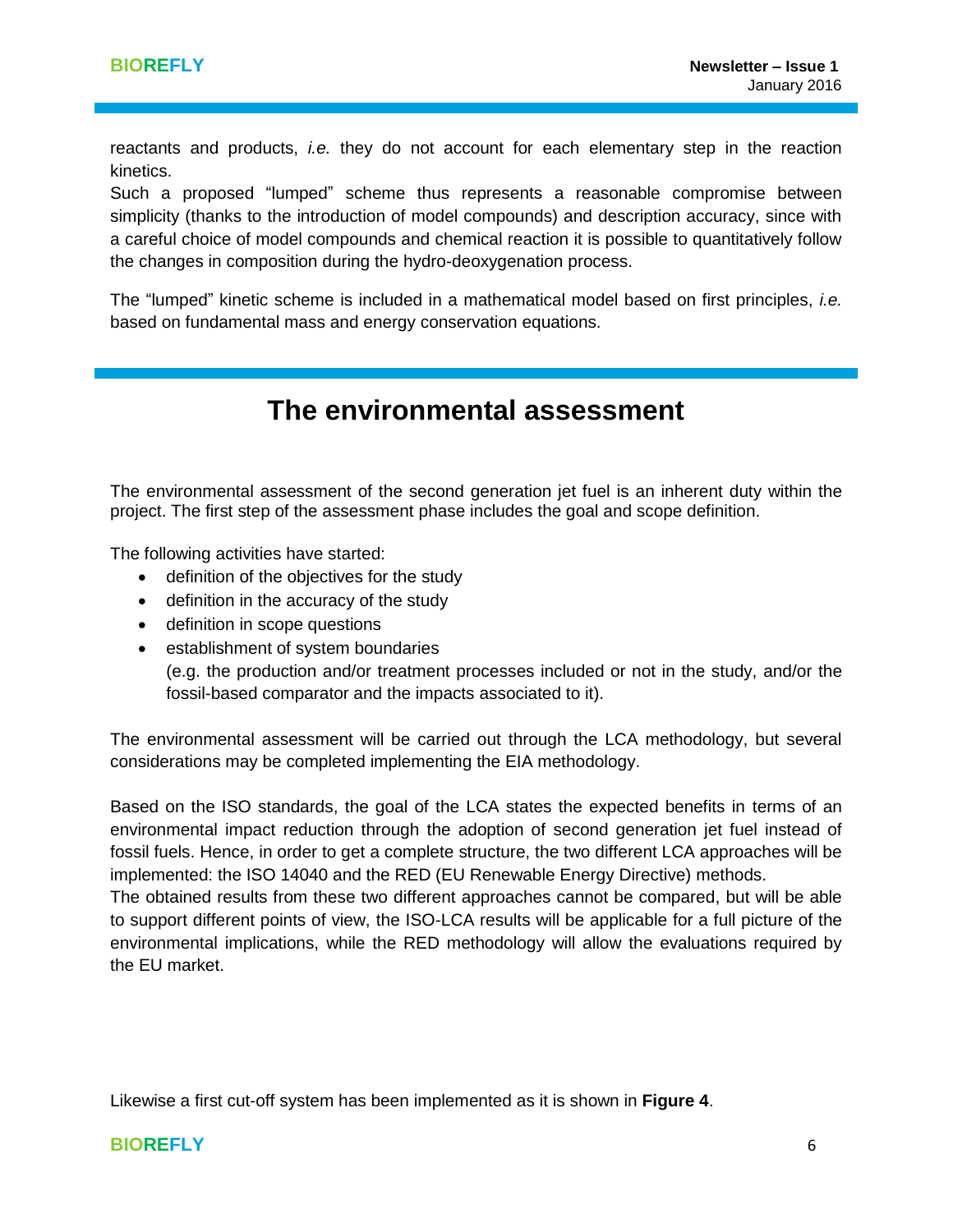

**Figure 4 - First cut-off system**

The ethanol and jet fuel production will be considered into the system boundaries, implementing either the ISO or the RED approach. The function will be 1 MJ of jet fuel. Moreover, considering that the lignin is a co-product of the first part of the process, specific handling rules will be applied. For the ISO approach, the two production processes can be included in the biorefinery system, a specific reference system will be defined, and the credits will be calculated. For the RED approach, between ethanol and lignin, the allocation according to the energy content will be applied.

## **Jet-fuel testing procedure**

One of SkyNRG's tasks within the BIOREFLY project is to guide the jet-fuel testing activities within the Project. Even if ASTM certification is not foreseen during the Project lifetime it is important to well understand the ASTM requirements what would be necessary to get the new bio jet fuel approved and run all the preliminary testing activities already in the ASTM certification direction. In January 2015 SkyNRG gave an introduction to the BIOREFLY partners on the general lay-out of the ASTM approval process for new alternative aviation fuels and we are happy to provide a summary in this newsletter.

The process ASTM uses to approve a new fuel consists of a test phase to evaluate the fuel, followed by an approval phase that includes ASTM balloting on the new specification, or revision to an existing specification, for the fuel. For alternative aviation fuels, this process takes place in the ASTM subcommittee [D02.J0.06](http://www.astm.org/COMMIT/SUBCOMMIT/D02J006.htm) (Emerging Turbine Fuels) of committee [D02](http://www.astm.org/COMMIT/SUBCOMMIT/D02.htm) (General committee on Petroleum Products). In this subcommittee, consisting of OEM representatives, a

task force is formed that will solicit stakeholder input regarding testing and preparation of an ASTM Research Report.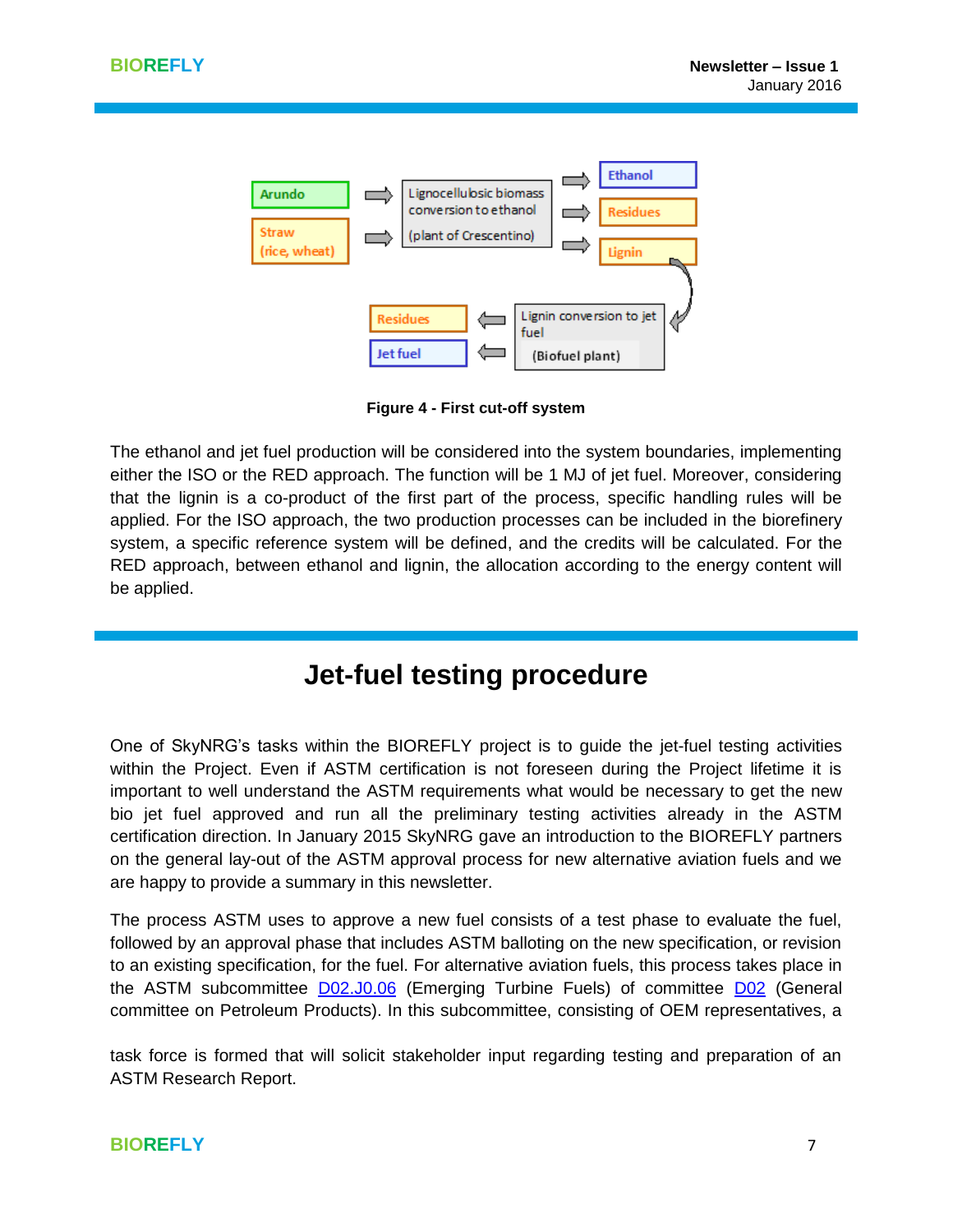The test phase comprises a maximum of four tiers:

- 1. *Fuel Specification Properties* Measurement of the blended jet fuel specifications;
- 2. *Fit-For-Purpose Properties* Properties not listed in the specifications that may be important for OEMs are addressed;
- 3. *Component Tests* Typical component tests determined by OEMs include atomizer cold spray test, combustion rig test and/or Auxiliary Power Unit (APU) cold start tests;
- 4. *Engine Tests* These may address performance, operability or durability of the engine.

Afterward, each tier will be evaluated, whether the new fuel can progress in the approval process and whether a next tier is necessary. At the end of the test phase the fuel producer compiles the data in an ASTM Research Report.

The approval process (**Figure 5**) starts with the review of the research report by engine and airplane OEMs, airworthiness organizations and international fuel specification standards group. They will discuss the details of the research report with the fuel producer and task force and provide recommendations for the way forward which may include additional testing.

Once the OEMs and the FAA approve the research report, this will be consulted with the ASTM membership for further comments and approval. The review process is twice a year, once in June and then in December.



**Figure 5 - Overview of ASTM approval process for new alternative aviation fuels**

First, the subcommittee should pass unanimously the ballot of the J0, then, the main committee D02, simultaneously with a Society Review. If it passed, the Committee on Standards (COS) for incorporation into ASTM D7566 will develop an annex specifying the controls for the new fuel.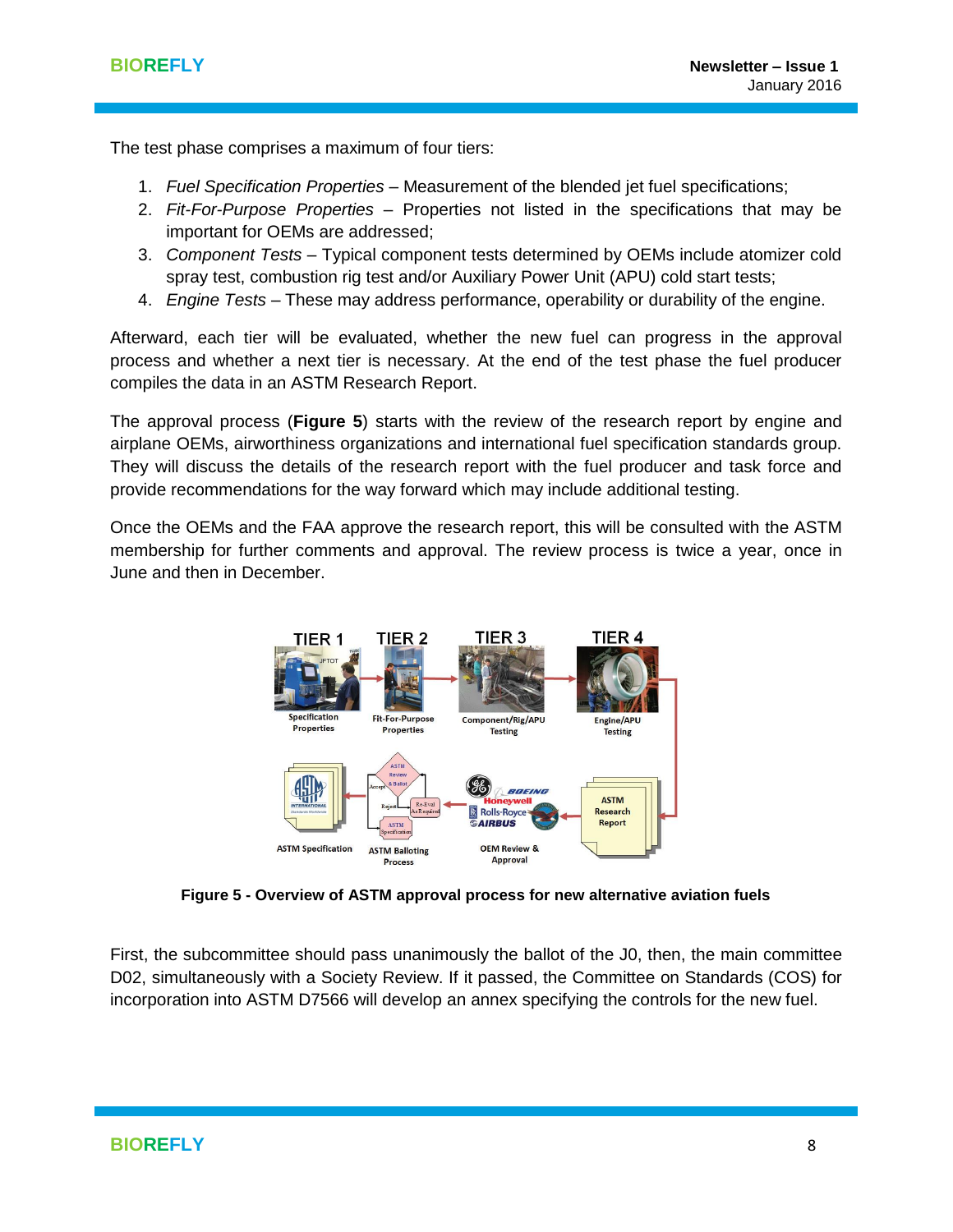# **BIOREFLY Dissemination Activities**

### **BIOREFLY at EUBCE 2016 in Amsterdam on 6-9 June 2016**

Results of the BIOREFLY project will be **presented at an exhibition stand at the 24th European Biomass Conference and Exhibition (EUBCE)** taking place at the RAI Amsterdam Exhibition and Convention Centre on 6-9 June 2016. For more information on EUBCE 2016, please visit: [http://www.eubce.com](http://www.eubce.com/)

### **BIOREFLY Presentation at the CORE-JetFuel Workshop in Vienna on 1 June 2015**

The CORE-JetFuel Workshop "Sustainable alternative aviation fuels – Innovative conversion

technologies and deployment" took place on the occasion of the 23rd European Biomass Conference & Exhibition (EUBCE 2015).

**David Chiaramonti** from the Renewable Energy Consortium for R&D (RE-CORD), Italy presented an overview of the recently launched project BIOREFLY – Industrial Demonstration of Paraffinic Aviation Biofuels. BIOREFLY aims at the industrial scale demonstration (capacity: 2,000 tons per year) of a biorefinery on lignin based aviation fuels.



The BIOREFLY project will thereby utilize the lignin co-product obtained from the second generation Biochemtex-PROESA® technology, producing ethanol from ligno-cellulosic biomass through the enzymatic/fermentation route. A pilot plant with a lignin capacity of 2.5 kg/h for the production of aviation fuels is currently in operation at the Biochemtex RTD facility Sharon Centre in the USA. Based on this expertise the technology will be up-scaled for the construction of a 2000 t/y demonstration plant in Italy. The produced aviation fuel will be tested in several microturbines by RE-CORD as well as in test flights performed by KLM.

## **Upcoming Events**

### **CORE-JetFuel Final International Conference "Sustainable Alternative Aviation Fuels – The Way Forward" 16-17 June 2016 in Brussels**

This conference takes place on the occasion of the **EU Sustainable Energy Week (EUSEW)** and follows up on a series of successful CORE-JetFuel events, namely the Sustainable Aviation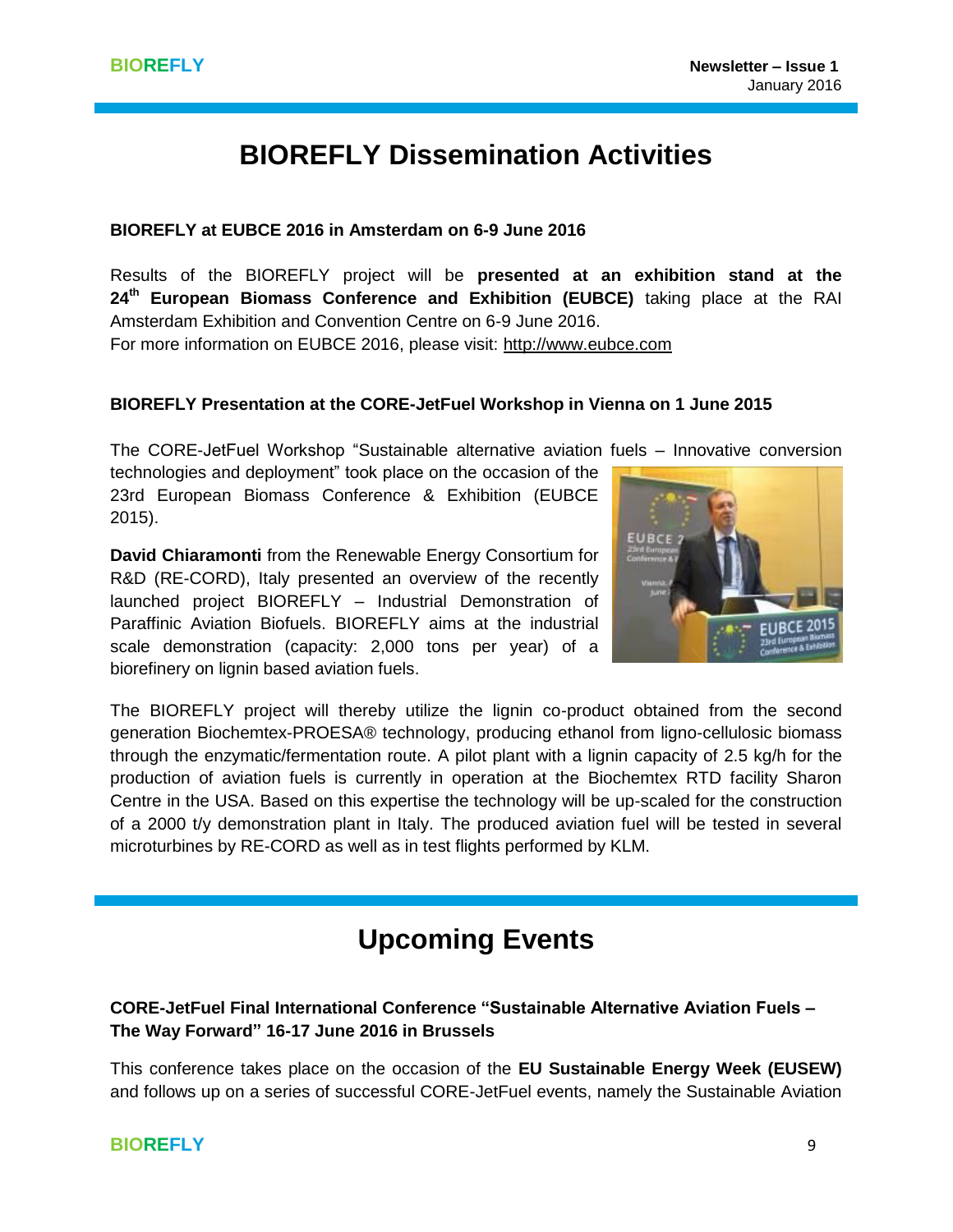Fuels Forum (SAFF) on 20-22 October 2014 in Madrid and CORE-JetFuel Workshops on 1 June 2015 in Vienna and on 29 October 2015 in Berlin.

This event is organised in the framework of the project CORE-JetFuel [\(www.core-jetfuel.eu\)](http://www.core-jetfuel.eu/). The CORE-JetFuel project supports the EC in its dynamic and informed implementation of research and innovation projects in the field of sustainable alternative fuels for aviation. CORE-JetFuel addresses competent authorities, research institutions, feedstock and fuel producers, distributors, aircraft and engine manufactures, airlines and NGOs. The project is aimed to set up a European network of excellence for alternative fuels in aviation that brings together technical expertise from all across this complex thematic field and helps to coordinate R&D, as well as implementation efforts.

The aim of this conference is to present outcomes and policy recommendations to representatives of the European Commission, industrial decision makers and other public stakeholders, as well as gathering the final information for the elaboration of reports on recommendations. This conference will include discussion panels and feedback sessions to gather comments and suggestions from stakeholders, which will be integrated in the final reporting and recommendations of the CORE-JetFuel project.

#### **CAAFI – CORE-JetFuel Cooperation Workshop, 28 April 2016 in Alexandria, USA**

This workshop is jointly organised by the US **Commercial Aviation Alternative Fuels Initiative (CAAFI)** and the project **CORE-JetFuel** (Coordinating research and innovation of jet and other sustainable aviation fuel) supported by the European Commission in the  $7<sup>th</sup>$  Framework Programme.

The main aim of this workshop is to **facilitate discussion among experts from the US and Europe in the area of alternative fuels for aviation**.

**Topics discussed** include:

- Policy options for large-scale deployment of alternative aviation fuels
- Promising production technologies and value chains
- Impact of present low oil prices on investments in alternative aviation fuels
- Harmonisation of sustainability requirements (EPA, RED)
- Coordination of alternative fuel stakeholder's strategy in the field of aviation
- Setting-up stakeholder initiatives for alternative aviation fuels status in EU and lessons learnt from CAAFI